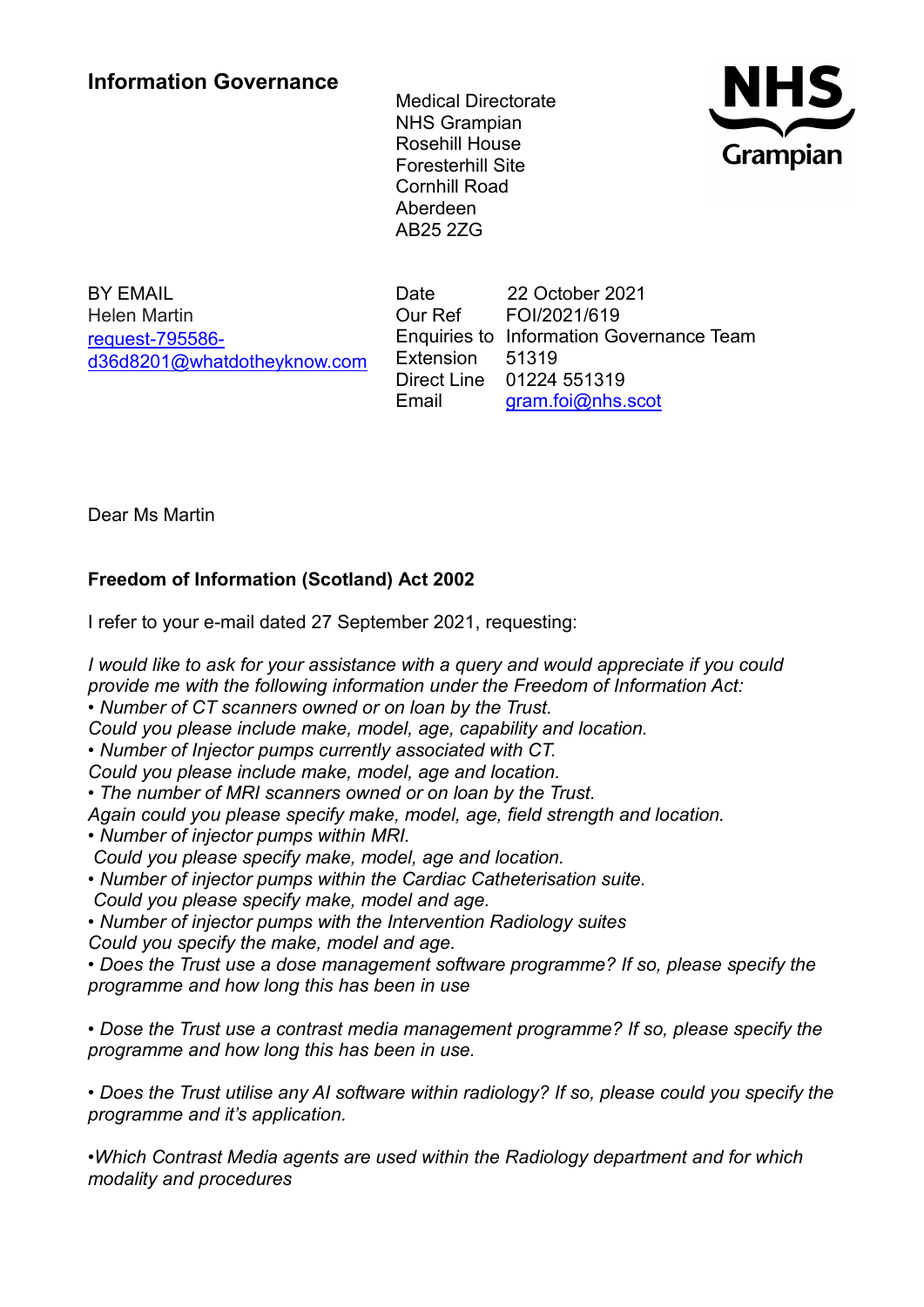I can now respond as follows:

**I would like to ask for your assistance with a query and would appreciate if you could provide me with the following information under the Freedom of Information Act:**

**Number of CT scanners owned or on loan by the Trust. Could you please include make, model, age, capability and location. AND Number of Injector pumps currently associated with CT.** 

**Could you please include make, model, age and location.** 

| Make      | Model                          | Age      | Capability                                                  | Location                |
|-----------|--------------------------------|----------|-------------------------------------------------------------|-------------------------|
| <b>GE</b> | Discovery 750HD                |          | 10 years Not used for gated work                            | Yellow Zone             |
| Medrad    | <b>Stellant CT</b><br>Injector | 10 years |                                                             | <b>Yellow Zone</b>      |
| Siemens   | Definition AS+                 | 12 years | No metal artefact reduction or<br>iterative reconstructions | <b>Yellow Zone</b>      |
| Bracco    | EZEM CT Injector 12 years      |          |                                                             | <b>Yellow Zone</b>      |
| <b>GE</b> | Optima 660                     | 9 years  | Not used for gated work                                     | Emergency<br>Department |
| Medrad    | <b>Stellant CT</b><br>Injector | 9 years  |                                                             | Emergency<br>Department |

**The number of MRI scanners owned or on loan by the Trust.** 

### **Again could you please specify make, model, age, field strength and location.**

MRI West Aberdeen Royal Infirmary (ARI) : Siemens Avanto 1.5 T Opened Jan 2011 MRI Hutchison Woodend: Siemens Avanto 1.5 T Opened 2007 MRI Craig Woodend : GE Optima 450 Wide Bore Opened Dec 2016

ARI: Mobile van: Siemens Avanto In use since 2015. It is on site permanently working 7x12 hour days.

## **Number of injector pumps within MRI.**

### **Could you please specify make, model, age and location.**

We have 1 pump injector in each scanner. They are all the Medrad Spectris Solaris, including the van.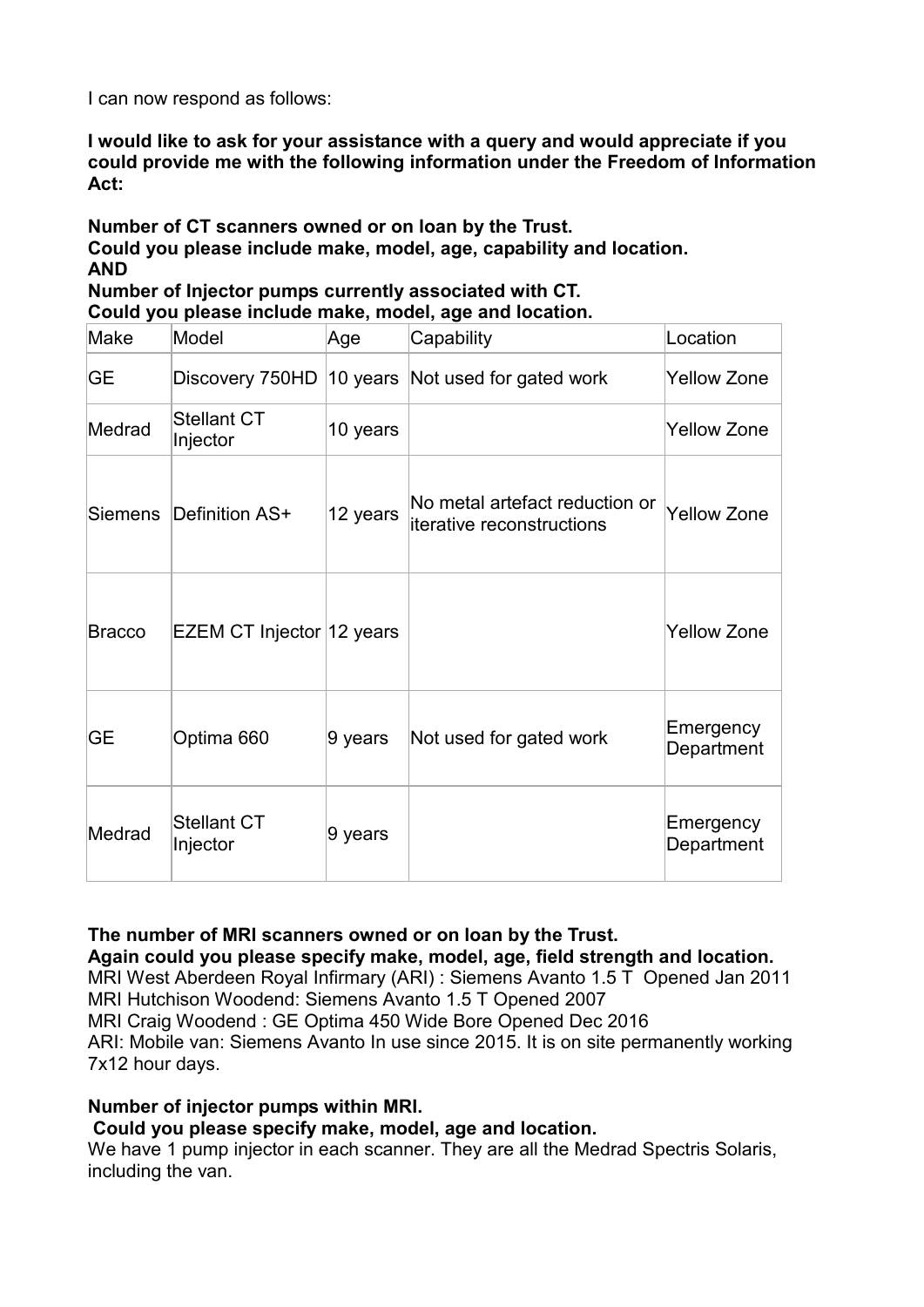**Number of injector pumps within the Cardiac Catheterisation suite. Could you please specify make, model and age.** 

Arterion Injector pump- 300778- Aug 2019.

**Number of injector pumps with the Intervention Radiology suites Could you specify the make, model and age.**  Arterion Injector pump- 20172- Oct 2012 HP-D Acutron dual pump- Medtron- 006-AXA0062732- March 2020

#### **Does the Trust use a dose management software programme? If so, please specify the programme and how long this has been in use**

We do not use a dose or contrast media management programme in IR or Cath Labs but we have just installed Radsafe which gives real time visual prompts of radiation.

**Dose the Trust use a contrast media management programme? If so, please specify the programme and how long this has been in use.**  Please see above response.

**Does the Trust utilise any AI software within radiology? If so, please could you specify the programme and it's application.**  No.

#### **Which Contrast Media agents are used within the Radiology department and for which modality and procedures**

The contrast media used in CT is Omnipaque 350 and Iomeron 400 is used for cardiac CT and bariatric patients.

The contrast media used in IR is Omnipaque 300 and Visipaque 320 and in the Cath Lab we use Omnipaque 350.

Under section 20 (1) of the Act, if you are dissatisfied with the way NHS Grampian has dealt with your request, you have a right to request a review of our actions and decisions in relation to your request, and you have a right to appeal to the Scottish Information Commissioner.

A request for review must be made within 40 working days and should, in the first instance, be in writing to: Directorate of Corporate Communications, Foresterhill House, Foresterhill, Aberdeen, AB25 2ZB or by email to [gram.foi@nhs.scot](mailto:xxxx.xxx@xxx.xxxx)

Requests for appeal can be made by using the Scottish Information Commissioner's online service at [www.itspublicknowledge.info/Appeal](http://www.itspublicknowledge.info/Appeal) or should be made in writing to: Scottish Information Commissioner, Kinburn Castle, Doubledykes Road, St Andrews, Fife, KY16 9DS Telephone: 01334 464610, Fax: 01334 464611.

If you remain dissatisfied following an appeal to the Scottish Information Commissioner your recourse is to the Court of Session on a point of law.

Yours sincerely